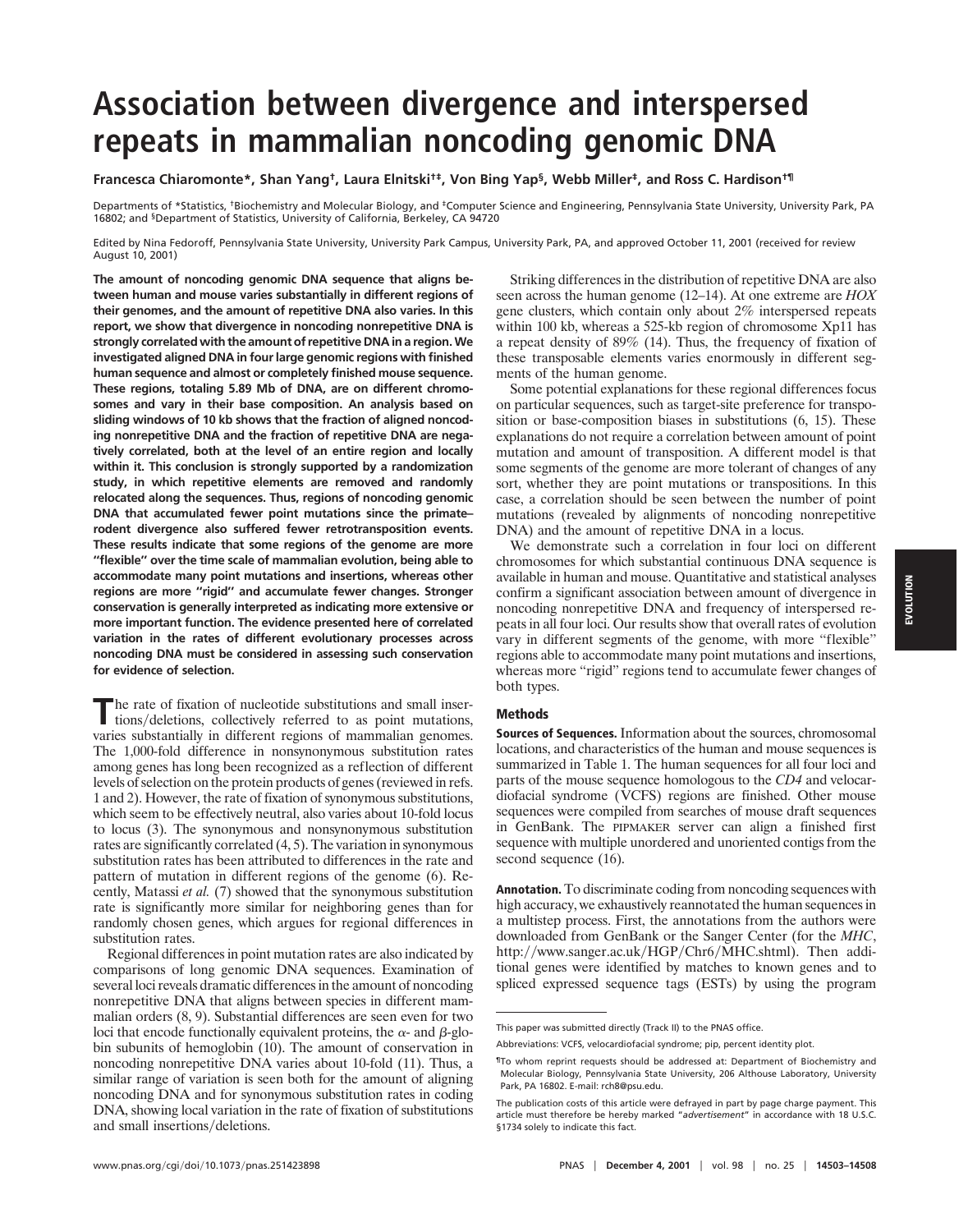**Table 1. Regions in human and mouse analyzed for noncoding conservation and density of repeats**

| Region      |                                                                                    | Human   |         |                                   | Mouse                                                                                                                                                                                        |         |                   |        |
|-------------|------------------------------------------------------------------------------------|---------|---------|-----------------------------------|----------------------------------------------------------------------------------------------------------------------------------------------------------------------------------------------|---------|-------------------|--------|
|             | Sequences                                                                          |         |         | Length Chromosome $G + C$ content | Sequences                                                                                                                                                                                    |         | Length Chromosome | Ref.   |
| <b>VCFS</b> | NT 001039                                                                          | I.5 Mb  | 22g11.2 | 51.94%                            | AC003063, AC008020, AC010001,<br>AC008019 contigs 5,3,6,4,1,2,<br>AC003066, AC012399 contigs<br>9,8,4,7,3,1,2,5,6, AC003060,<br>AC012526 contigs 2,1, AC006082<br>contigs 3,5,4,21, AF121882 | 1.47 Mb | 16                | 12, 36 |
| CD4         | <b>HSU47924</b>                                                                    | 223 kb  | 12p13   | 51.14%                            | AC002397                                                                                                                                                                                     | 227 kb  | 6                 | 27     |
| <b>CFTR</b> | AC000111, AC000061                                                                 | 498 kb  | 7g31    | 37.35%                            | AF162137                                                                                                                                                                                     | 357 kb  | 6                 | 28     |
| MHC         | http://www.sanger.ac.uk/HGP/<br>Chr6/MHC.shtml Oct. 1999<br>version, HLA-F to HSET | 3.67 Mb | 6p21    | 46.08%                            | NT 002588.2, AC025874.3, AC074150.1,<br>AC087216.1, AC007080.2, AC005960                                                                                                                     | 2.34 Mb | 17                | 29     |

Contigs within a mouse draft sequence are listed in the order in which they align with human.

MEGABLAST to search databases at the National Center for Biotechnology Information (17) and The Institute for Genomic Research (http://www.tigr.org/tdb/tgi.shtml). As an example, in the VCFS/DiGeorge region, matches to ESTs identified four previously uncharacterized genes, homologous or identical to ESTs AK025539, BE234886, and AB045987 and protein KIAA1292 (18). Exons were assigned by SIM4 comparison of mRNAs and genomic sequence (19). Regions containing conserved sequences outside annotated genes were analyzed by the exon-prediction program GENSCAN (20), but the predicted exons did not correspond to the highly conserved regions. Repetitive elements were identified by REPEATMASKER at http://ftp.genome.washington.edu/RM/ RepeatMasker.html (21). Additional information, including full annotation of the human sequence, can be found at http: bio.cse.psu.edu/mousegroup/.

**Alignment.** We used PIPMAKER (16) to align the complete human sequence with the draft mouse sequence. Previous studies have shown that alignment of a completed sequence with a draft sequence reveals much of the information found in alignment of two completed sequences (22). In cases where the mouse sequence was not finished, the PIPMAKER analysis was used to assess the extent of coverage. For example, the vast majority of the human VCFS/DiGeorge region sequence is covered by mouse sequence (see dotplot at http://bio.cse.psu.edu/ $\approx$ elnitski/ repeat\_correlation/). However, regions of the human sequence for which no mouse sequence was available were excluded from the analysis. One of these is the *CLTCL1CLTD* locus, which has no counterpart on the proximal end of mouse chromosome 16 (23, 24). We determined that portions of *TR* and *DGCR5* were not covered by mouse sequence, because the ends of these genes align, but matches to internal exons are absent. For example, both ends of the *TR* homologue in mouse (*Tnxrd2*) are present in the contig AC003066 or contig 9 of AC012399. In contrast, exons 3–8 of *TR* do not align to the mouse sequence, whereas these exons are present in the reference cDNA for *Tnxrd2*, indicating that they are missing from the assembled mouse contigs (positions 1075–1100 kb in human). Each end of *DGCR5* aligns with a different mouse contig (AC006082, contig 4, or AC003063) with no overlap between them, indicating that an internal region of the mouse *Dgcr5* may not be in the current sequence. Of the 1.5 Mb of human sequence from the VCFS/ DiGeorge region, 214.8 kb were omitted from the analysis because no corresponding mouse sequence was available.

**Calculations of Aligning and Repetitive Nucleotide Fractions and Their Correlations.** Within each locus, we use a 10-kb sliding window to produce a local evaluation of the fraction of noncoding nonrepeti-

tive human nucleotides aligning with mouse, and the fraction of repetitive nucleotides. For each position *t* we set:

$$
aln(t) = \frac{n_{\text{aln,nonrep}}(t)}{n_{\text{nonrep}}(t)}; rep(t) = \frac{n(t) - n_{\text{nonrep}}(t)}{n(t)},
$$
 [1]

where  $n(t)$ ,  $n_{\text{nonrep}}(t)$ , and  $n_{\text{aln,nonrep}}(t)$  are, respectively, the number of nonexonic, nonexonic and nonrepetitive, and aligning nonexonic and nonrepetitive nucleotides in a 10-kb window about *t*. We then compute the locus-level correlation *r*(*aln,rep*) between the functions  $a ln(t)$  and  $rep(t)$ , extending the standard Pearson correlation formula

$$
r(aln, rep) = \frac{\sum_{t} (aln(t) - \overline{aln})(rep(t) - \overline{rep})}{\sqrt{\sum_{t} (aln(t) - \overline{aln})^2 \sum_{t} (rep(t) - \overline{rep})^2}}
$$
 [2]

to all positions (symbols with bars indicate averages). We also compute local correlation coefficients *r*(*aln,rep;t*) between the two functions, using again a 10-kb sliding window—the formula is extended to positions in a 10-kb window about *t*. Local correlations can be summarized in a histogram on  $[-1,1]$ , and quantiles of the histogram (we consider the 10, 25, and 50%) help us gauge the concentration of local correlations on large negative values.

Note that the function *aln*(*t*) will not be defined when the number of nonexonic nonrepetitive nucleotides in the window about *t* is 0. Moreover, the local correlation *r(aln,rep;t)* will not be defined when all positions in the window about *t* have an undefined *aln*, or when one or both of the functions is constant throughout the window. We attempted the use of several window sizes on 22q11.2 (0.5, 1, 5, 10, 20, and 50 kb), obtaining different degrees of smoothness for the functions, but very similar correlation behaviors. On the other hand, small window sizes result in a larger number of undefined values for *aln*(*t*) and *r*(*aln,rep;t*), and thus decrease the reliability of the analysis. We selected 10 kb as the smallest size resulting in a negligible number of undefined alignment fractions and local correlations.

**Randomization Analysis.** To assess the significance of the overall and local correlations observed in our four loci, we performed randomizations aimed at representing a hypothetical ''null'' scenario in which divergence by substitution and small insertions/deletions occurs independently of insertion of interspersed repeats. For each locus, we remove repetitive elements from the sequence and construct 100 artificial sequences by randomly and independently relocating the repeats. Each repeat has a uniform probability of being inserted anywhere along the sequence, except within a repeat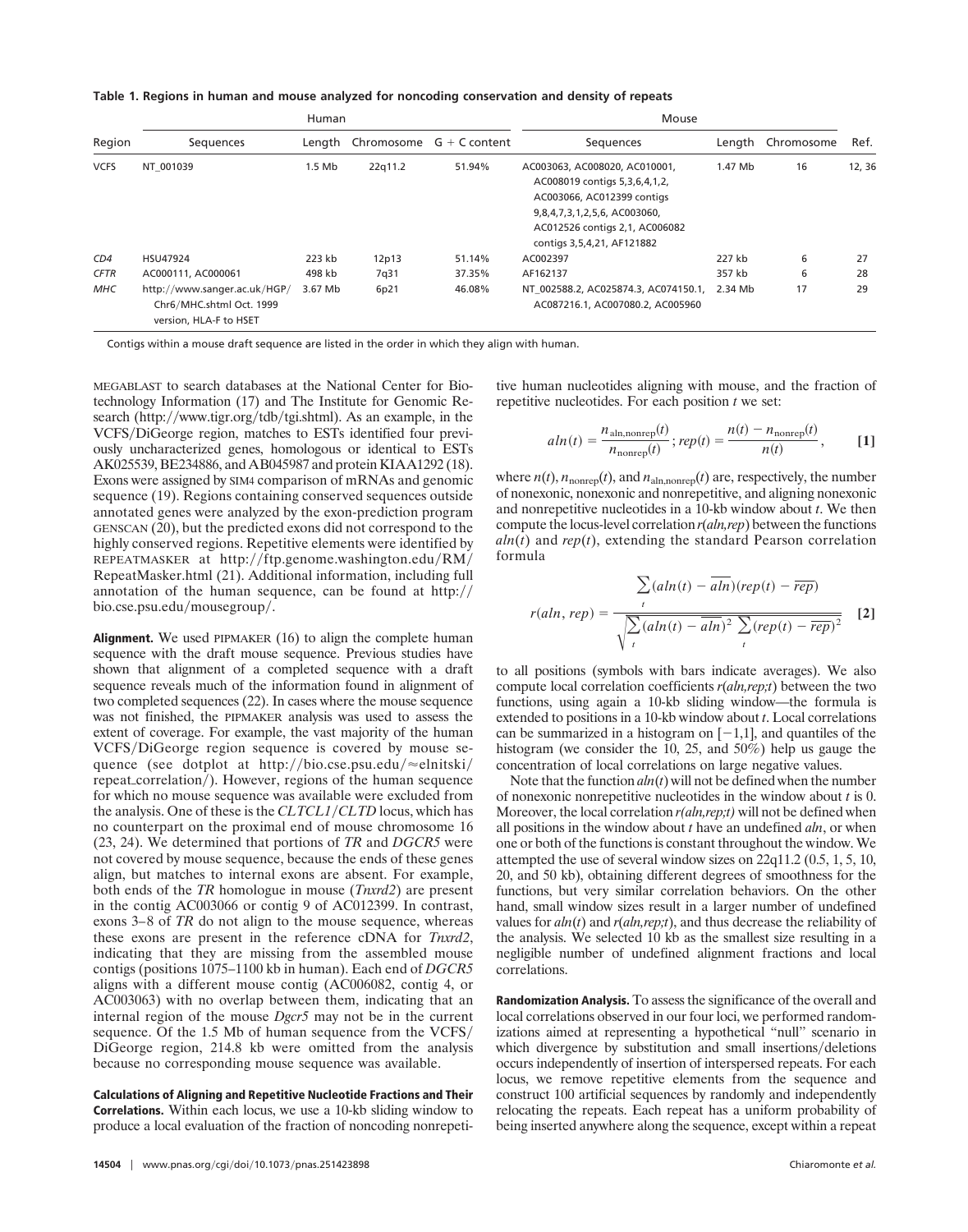

**Fig. 1.** Pip for two portions of the 1.5-Mb region of human chromosome 22q11.2 implicated in DiGeorge Syndrome and VCFS, aligned with orthologous sequences from mouse chromosome 16. (*A*) The region from *PNUT1* to part of *TBX1*. (*B*) The region containing a gene similar to mouse *T10* (sim musT10). The positions of gap-free segments of alignments are plotted along the horizontal axis by using coordinates in the human sequence, and the percent identity is plotted along the vertical axis (from 50% to 100%). Features of the human sequence are annotated along the top of each graph. Genes are labeled above arrows showing the direction of transcription, and exons are shown as numbered rectangles (black if protein-coding, gray if untranslated). Low rectangles denote CpG islands, shown as white if 0.6  $\leq$ CpG/GpC < 0.75 and as gray if CpG/GpC ≥ 0.75. Interspersed repeats are shown by the following icons: light gray triangles are short interspersed repeats (SINEs) other than mammalian wide interspersed repeats (MIRs), black triangles are MIRs, black pointed boxes are long interspersed repeats 2 (LINE2s), and dark gray triangles and pointed boxes are other kinds of interspersed repeats, such as long terminal repeat elements and DNA transposons. Areas within the pip are colored yellow for introns, blue for coding exons, orange for noncoding exons, green for matches to expressed sequence tags that are not in known exons, and shades of red and pink for matches of various percent identities longer than 100 bp in noncoding nonrepetitive regions (pink for percent identities of at least 70% but less than 80%, light red for percent identities of at least 80% but less than 90%, red for percent identities of at least 90% but less than 100%).

that has been already inserted. This process makes the randomization independent of the order in which repeats are reinserted and simplifies computational and logical aspects (e.g., we do not need to specify an age, and thus an insertion order, for repetitive elements). For each of the artificial sequences, we then compute aligned and repetitive nucleotide fractions, their overall correla-

tions, and their local correlations, which we summarize through a histogram and its 10, 25, and 50% quantiles.

Note that aligned nucleotides, as produced by PIPMAKER, may change slightly after reinsertion of repeats. We implemented the procedure with and without realigning the sequences on 22q11.2 and did not observe appreciable changes. Therefore, we performed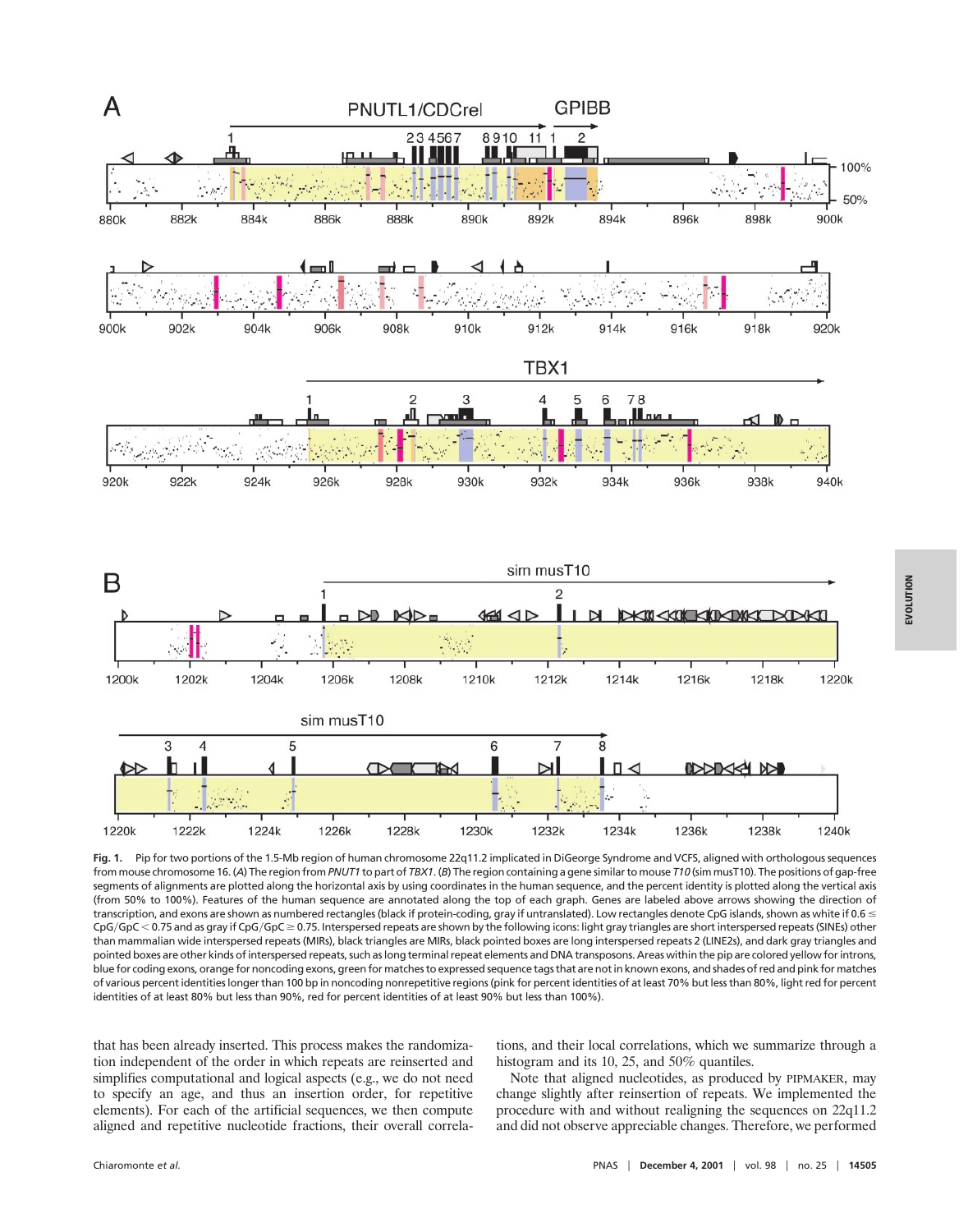the randomization analyses on the four loci maintaining the aligned nucleotides produced by PIPMAKER on the original sequences.

Through the randomization, we can compute empirical (left) *P* values for the overall correlation and the quantiles of the local correlation histogram. These *P* values represent the share of randomized sequences for which the overall correlation is more negative than the one computed on the original sequence, for which the 10% local correlation quantile is more negative than the one computed on the original sequence, etc. Moreover, we can calculate empirical envelopes for the local correlation histogram: for each value (actually, small interval) in  $[-1,1]$ , we have 100 frequencies corresponding to the histograms produced by the 100 randomizations. We consider the smallest, 10, 25, 50, 75, and 90th, in increasing order, and the largest. Using these frequencies we produce a "median" frequency curve on  $[-1,1]$ , a 50% envelope between the two "quartile curves" (this contains half of the frequencies generated by the randomization for each value in  $[-1,1]$ , an 80% envelope between the 10 and 90% "quantile" curves'' (this contains 80% of the frequencies for each value in  $[-1,1]$ , and a 100% envelope between the minimum and maximum curves (this contains all of the frequencies for each value in  $[-1,1]$ ).

#### **Results**

**Variation in Density of Interspersed Repeats and Amount of Noncoding Sequence Alignment.** The four loci we analyzed are among the longest in the human genome with almost complete coverage with homologous sequence from mouse. The loci are a 1.5-Mb region of human chromosome 22q11.2 implicated in VCFS and DiGeorge Syndrome (25, 26), 223 kb around *CD4* (27), 498 kb around *CFTR* (28), and 3.67 Mb containing the Class I and II regions of the major histocompatibility complex (29). They are located on four different chromosomes and range in their  $G + C$  content from 37% to 52% for the human sequences (Table 1). To accurately discriminate coding from noncoding portions, we accessed existing annotation and exhaustively reannotated the human sequence (see *Methods*). Fig. 1 presents percent identity plots (pips) for two portions of the 1.5-Mb region of human chromosome 22q11.2. (Pips for the four loci in their entirety can be found at  $http://bio.cse.psu.edu/$  $\sim$ elnitski/repeat\_correlation/.)

Interspersed repeats are rare in some long segments of 22q11.2 (Fig. 1*A*), whereas they are highly clustered in others (Fig. 1*B*). The latter results from multiple repetitive elements integrating close to each other. Inspection of the pips indicated that segments with high repeat density are characterized by few matches in the noncoding nonrepetitive regions around the repeats (e.g., Fig. 1*B*), whereas segments with few repeats align with mouse throughout much of the noncoding nonrepetitive DNA (e.g., Fig. 1*A*). Most of the repetitive elements in human and mouse arose since the divergence of these two species (30), therefore it is unusual for repeats to align within orthologous chromosomal regions (31). In fact, we masked the repetitive human DNA before computing the initial hits with mouse, and although PIPMAKER can extend alignments that begin in nonrepetitive DNA through repeats, we excluded aligning repeats from the analysis, limiting ourselves to noncoding nonrepetitive aligned nucleotides.

**Quantitative Results.** The next step was to quantify the association between conservation of noncoding nonrepetitive DNA and repeat density and compute this for all four loci in their entirety. To avoid biases in the extent of aligning segments due to adjacent coding and untranslated exonic regions, we masked the exons in the sequence files and recomputed alignments with PIPMAKER. This analysis provided all of the gap-free segments in the nonexonic regions of the human sequence that aligned with mouse with a percent identity of at least 50. Based on the REPEATMASKER results, each nucleotide was assigned as either repetitive (including repeats that predate the human–mouse divergence) or nonrepetitive.

For each position *t* in the four loci, we produce a local evaluation



**Fig. 2.** Local variation in the amount of DNA aligning with mouse and the density of repeats. The local fractions of noncoding nonrepetitive nucleotides aligning with mouse, *aln*(*t*) (black line), and those of noncoding repetitive nucleotides, *rep*(*t*) (dashed gray line), are computed with a 10-kb sliding window. Selected 250-kb regions are shown from the VCFS region of human 22q11.2 (first graph), *CD4* (second graph), *CFTR* (third graph), and *MHC* (fourth graph).

of the fraction of noncoding nonrepetitive human nucleotides aligning with mouse, *aln*(*t*), and the fraction of human nucleotides that are in interspersed repeats, *rep*(*t*), as detailed in *Methods*. The calculation of the *aln*(*t*) function is limited to the nonexonic nonrepetitive nucleotides, whereas the *rep*(*t*) function includes all nonexonic nucleotides. Thus, it is possible for a window to have a large fraction of repeats but still have a high value for  $\frac{d\mathbf{h}(t)}{dt}$ ; negative correlations between these functions are not forced by their definitions.

Fig. 2 shows the *aln*(*t*) and *rep*(*t*) functions on four regions of 250 kb selected from the four loci. In each case, the functions tend to oscillate in ''counterphase,'' with segments characterized either by strong conservation and little repetitive DNA or *vice versa*. This behavior translates into sizably negative overall correlations between *aln*(*t*) and *rep*(*t*); the *r*(*aln,rep*) coefficients for the four loci are reported in column 2 of Table 2.

Next, we produced local correlation coefficients *r(aln,rep;t)*, as detailed in *Methods*. The continuous lines in Fig. 3 represent the local correlation histograms for the four loci. Each shows a remarkable concentration on extreme negative values, as can be seen also from the values of the 10, 25, and 50% quantiles reported in columns 4, 6, and 8 of Table 2. Thus, along most of the regions under consideration, DNA segments that have sustained more insertions of repetitive elements also have diverged more from the mouse sequence.

In each locus, a certain number of segments is characterized by small variations in the *aln* and *rep* functions. These produce positive or negative local correlations whose size is, by definition, insensitive to the size of the fluctuations in *aln* and *rep*. This ''small-scale amplification'' phenomenon is responsible for some of the observed local reversals in the dominant negative association. For instance, *aln* is much higher than *rep* over the interval 875–940 kb of 22q11.2 (see Fig. 2), but in three segments the local correlation is positive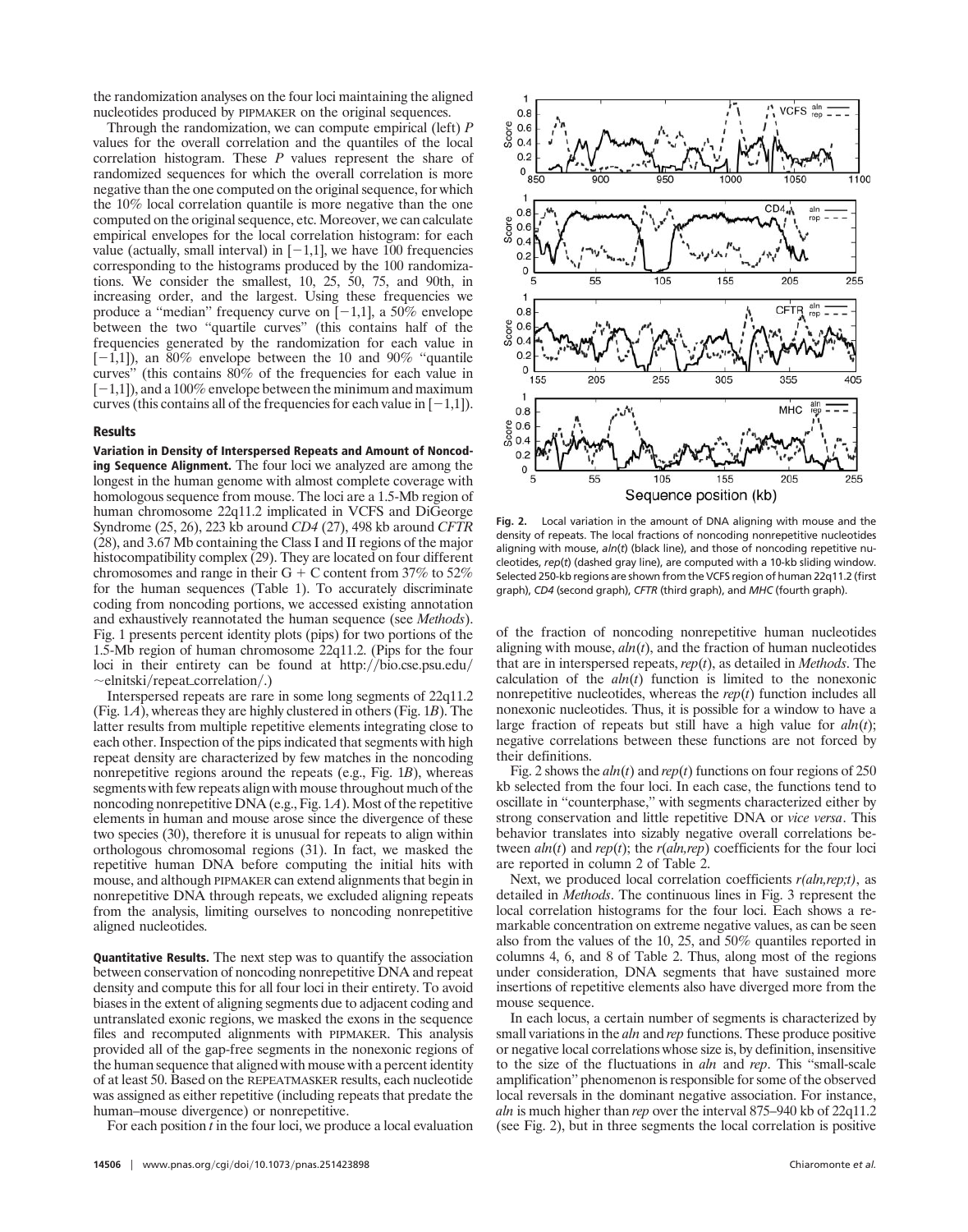| Region      | Overall<br>correlation | Left P<br>value | 10% Quantile local<br>correlation | Left P<br>value | 25% Ouantile local<br>correlation | Left $P$<br>value | 50% Quantile local<br>correlation | Left P<br>value |
|-------------|------------------------|-----------------|-----------------------------------|-----------------|-----------------------------------|-------------------|-----------------------------------|-----------------|
| <b>VCFS</b> | $-0.458$               | < 0.01          | $-0.882$                          | < 0.01          | $-0.736$                          | < 0.01            | $-0.382$                          | < 0.01          |
| CD4         | $-0.858$               | < 0.01          | $-0.962$                          | < 0.01          | $-0.876$                          | < 0.01            | $-0.610$                          | < 0.01          |
| <b>CFTR</b> | $-0.404$               | < 0.01          | $-0.906$                          | < 0.01          | $-0.790$                          | < 0.01            | $-0.504$                          | < 0.01          |
| <b>MHC</b>  | $-0.380$               | < 0.01          | $-0.876$                          | < 0.01          | $-0.708$                          | < 0.01            | $-0.336$                          | < 0.01          |

**Table 2. Statistics of overall and local correlations between fraction of noncoding nonrepetitive aligning sequences and fraction of nucleotides that are repetitive**

rather than negative. Two of these (centered around 910 and 920 kb) correspond to small in-phase fluctuations in *aln* and *rep*. More generally, amplification of small in-phase fluctuations in segments where one of the functions is high and the other low, and of small ''counterphase'' fluctuations in segments where the functions are both high or both low, is partly responsible for the differences in overall correlation coefficients among the four loci (Table 2, column 2), despite the similarity in their local correlation structures (Fig. 3). Although all of the association measurements we use are significantly negative and remain so after changing window sizes, one should realize that global and local analyses capture different aspects of the association, as gauged by the definition of ''locality'' implicit in the choice of window size.

**Results of the Randomization Analysis.** We assessed the significance of our findings through a randomization analysis. For each locus, we removed interspersed repeats from the original sequence and generated 100 randomized sequences reinserting repeats at random locations. By using the alignment of nonexonic nonrepetitive nucleotides obtained on the original sequence and the new repeats locations, we then recomputed *aln* and *rep* functions, with their overall and local correlations, for each randomized sequence. Empirical (left) *P* values for the overall correlation and for the 10, 25, and 50% quantiles of the local correlations (see *Methods*) are reported in columns 3, 5, 7, and 9 of Table 2. In all cases, and for all loci, none of the quantities produced by the randomizations are more negative than the corresponding quantities in the original sequence. Therefore, all  $P$  values are  $\leq 0.01$ . This expresses the significance of the negative overall correlations and of the concentration of local correlations on extreme negative values.

Also, Fig. 3 contains empirical ''median curves'' and envelopes for the local correlation histograms determined by the frequencies of histograms produced by the randomizations (see *Methods*). For all loci, the actual histogram frequencies (continuous line) are above most or all of the randomization frequencies on the left, and fall below most or all of the randomization frequencies as one



**Fig. 3.** Histograms of local correlations between level of conservation and density of repeats. In each plot, the observed histogram of *r*(*aln,rep;t*) is shown as a continuous thick black line, accompanied by a ''median curve'' (dotted line) and envelopes (50%, darkest; 80%, lighter; and 100%, lightest) computed from the frequencies of histograms produced by repeat randomizations. For each correlation level between -1 and 1, the median of these frequencies lies on the dotted line, 50% of them fall in the most darkly shaded envelope, 80% in the lighter envelope, and all of them fall in the lightest envelop. Data are plotted for the VCFS region of human 22q11.2 (*Left Upper*), *CD4* (*Right Upper*), *CFTR* (*Left Lower*), and *MHC* (*Right Lower*).